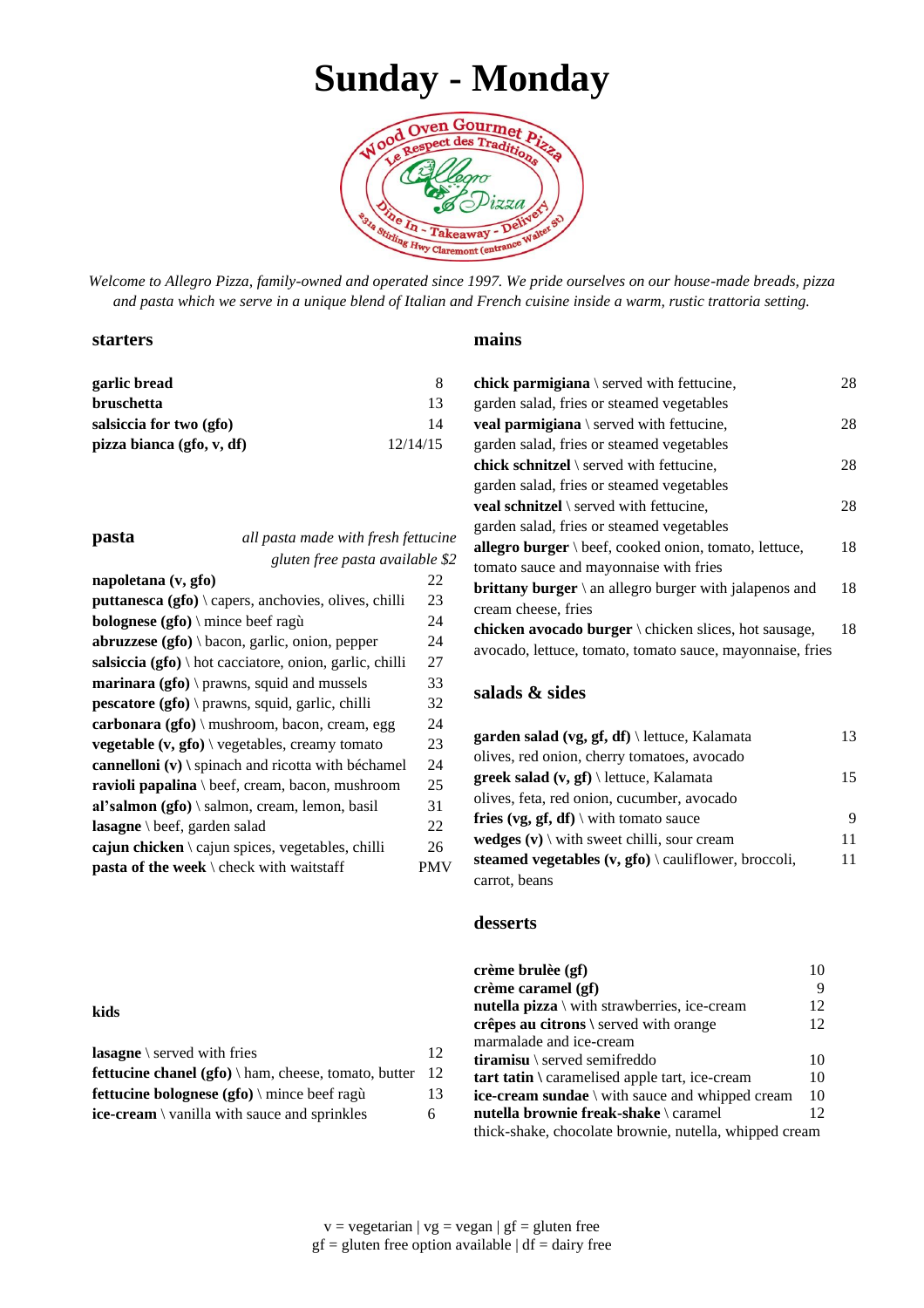# **Sunday - Monday**

## **pizza**

*all pizzas made with fresh, house-made dough and a tomato base with a cheddar-mozzarella cheese blend gluten free bases available in regular size for \$2 extra*

| <b>margherita</b> \ fresh tomato, basil $(v)$                                                   | S: 14          |
|-------------------------------------------------------------------------------------------------|----------------|
| saladiere \ anchovies, olives, onion                                                            | R: 22<br>L: 30 |
| paesana \ capsicum, onion, basil                                                                |                |
| aussie \ bacon                                                                                  |                |
| <b>helen</b> \ fresh tomato, olives, basil, mushroom, onion, capsicum, $(v)$                    | S: 16          |
| allegro \ hot sausage, jalapeno, cream cheese                                                   | R: 23          |
| hawaiian \ ham, pineapple                                                                       | L: 32          |
| $mia \setminus ham$ , artichoke, mushroom                                                       |                |
| 4 seasons \ onion, capsicum   artichoke, basil   mushroom   hot sausage                         | S: 17          |
| $greeko \setminus$ sundried tomatoes, fetta, olives, onion (v)                                  | R: 25          |
| nog \ hot sausage, bacon, mushroom                                                              | L: 34          |
| <b>breakfast</b> $\legg$ , bacon, fresh tomato                                                  |                |
| <b>tropicana</b> \ hot sausage, ham, pineapple                                                  |                |
| $anna$ \ sundried tomatoes, artichoke, mushroom, basil, cream cheese, chilli, onion $(v)$       |                |
| supreme $\backslash$ the lot (no seafood)                                                       |                |
| <b>bolognese</b> \ fresh tomato, bolognese, cream cheese, onion, mushroom                       | S: 18          |
| mexican \ hot sausage, bolognese, chilli, jalapeno, chilli, onion                               | R: 26.5        |
| chicken \ chicken, artichoke, basil, mushroom, onion                                            | L: 36.5        |
| maria \ hot sausage, feta, sundried tomatoes, artichoke, basil, mushroom, onion, fresh tomatoes |                |
| beef thai curry \ thai curried beef with garlic and herbs, fresh tomatoes, onion, capsicum      |                |
| maddy \ chicken, sundried tomatoes, feta, cream cheese, olives, capsicum, mushroom, onion       |                |
| meat power \ bolognese, hot sausage, bacon, ham, cream cheese, mushroom, onion                  | S: 19          |
| doctor \ prawns, pineapple. olives, ham, artichoke, mushroom                                    | R: 29          |
| exotic bronnie \ prawns, pineapple, ham, capsicum                                               | L: 38          |
| cappriciosa \ prosciutto, anchovies, egg, olives, mushroom                                      |                |
| connada \ chicken, avocado, sundried tomatoes, barbecue sauce, mushroom, onion                  |                |
| norway \ smoked salmon, cream cheese, lemon, onion                                              | S: 20          |
| pescatore \ prawns, squid, anchovies, chilli, garlic, onion                                     | R: 31          |
| goat cheese $\setminus$ goat cheese, pepper, fresh tomatoes, onion $(v)$                        | L:40           |
| steak \ steak, cream cheese, mushroom, onion                                                    |                |
| pizza of the week $\backslash$ check with waitstaff                                             | S/R/L: PMV     |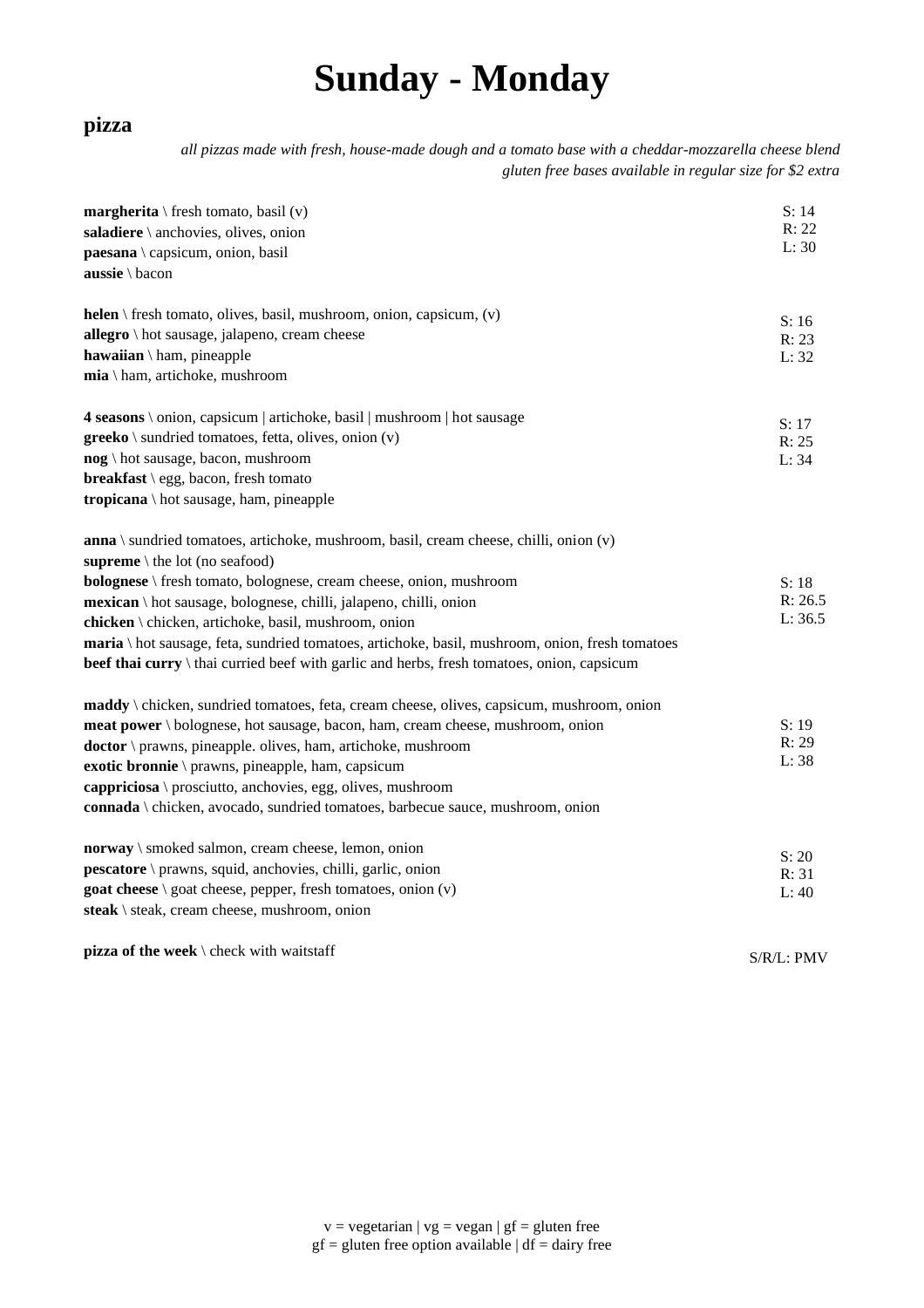# **Tuesday – Saturday**



#### *Welcome to Allegro Pizza, family- owned and operated since 1997. We*

*pride ourselves on our house-made breads, pizza and pasta which we serve in a unique blend of Italian and French cuisine inside a warm, rustic trattoria setting.*

#### **starters**

| garlic bread                                        | 8        |
|-----------------------------------------------------|----------|
| bruschetta                                          | 13       |
| salsiccia for two (gfo)                             | 14       |
| pizza bianca (gfo, v, df)                           | 12/14/15 |
| salmon salad (gf, df)                               | 22       |
| warm goat cheese salad (gfo)                        | 22       |
| chicken soup (gfo, df)                              | 15       |
| pumkin soup $(gfo, v)$                              | 14       |
| french onion soup $(gfo, v)$                        | 15       |
| <b>grilled squid (gf, df)</b> $\forall$ with salad  | 22       |
| <b>crumbed squid</b> \ served with salad $\&$ aioli | 23       |
| garlic prawns                                       | 28/36    |
| chilli mussels                                      | 22/36    |
|                                                     |          |

### **pasta** *all pasta made with fresh fettucine gluten free pasta available \$2*

| napoletana $(v, gfo) \setminus$ tomato, onion, garlic            | 22  |
|------------------------------------------------------------------|-----|
| puttanesca (gfo) \ capers, anchovies, olives, chilli             | 23  |
| <b>bolognese</b> ( <b>gfo</b> ) \ mince beef ragu                | 24  |
| $abruzzese (gfo) \backslash bacon, garlic, onion, pepper$        | 24  |
| salsiccia (gfo) \ hot cacciatore, onion, garlic, chilli          | 27  |
| <b>marinara</b> ( $gfo$ ) \ prawns, squid and mussels            | 33  |
| pescatore (gfo) \ prawns, squid, garlic, chilli                  | 32  |
| carbonara $(gfo) \setminus$ mushroom, bacon, cream, egg          | 24  |
| <b>vegetable</b> $(v, gfo) \backslash$ vegetables, creamy tomato | 23  |
| cannelloni $(v)$ \ spinach and ricotta with béchamel             | 24  |
| <b>ravioli papalina</b> \ beef, cream, bacon, mushroom           | 25  |
| al'salmon (gfo) $\lambda$ salmon, cream, lemon, basil            | 31  |
| <b>anacardio</b> $(vg) \setminus v$ egetables, cashews, coconut  | 22  |
| lasagne \ beef, garden salad                                     | 22  |
| cajun chicken $\setminus$ cajun spices, vegetables, chilli       | 26  |
| pasta of the week \ check with waitstaff                         | PMV |
|                                                                  |     |

#### **kids**

| <b>lasagne</b> $\setminus$ served with fries                | 12 |
|-------------------------------------------------------------|----|
| <b>fettucine chanel (gfo)</b> \ ham, cheese, tomato, butter | 12 |
| fettucine bolognese (gfo) \ mince beef ragù                 | 13 |
| <b>ice-cream</b> \ vanilla with sauce and sprinkles         | 6. |

#### **mains**

| chicken or veal parmigiana $\setminus$ served with fettucine,         | 28 |
|-----------------------------------------------------------------------|----|
| garden salad, fries or steamed vegetables                             |    |
| chicken or veal schnitzel \ served with fettucine,                    | 28 |
| garden salad, fries or steamed vegetables                             |    |
| beef cheeks \ slow-cooked beef, sweet and sour sauce,                 | 33 |
| mashed potatoes                                                       |    |
| <b>rump steak</b> \ roast potatos, vegetable $\&$ jus                 | 38 |
| <b>rack of lamb</b> \ crumbed rack, roast vegetables, gravy           | 38 |
| scaloppine \ veal, mushroom sauce, potatoes, vegetables               | 34 |
| <b>cassoulet</b> \ white bean casserole with pork $\&$ sausage        | 34 |
| lamb shank \ served with mashed potatoes                              | 33 |
| <b>barramundi</b> \ pan-fried barramundi, mixed vegetables,           | 38 |
| saffron sauce                                                         |    |
| confit de carnard \ confit duck leg, bacon crouton salad, 36          |    |
| garlic potatoes                                                       |    |
| allegro burger \ beef, cooked onion, tomato, lettuce,                 | 18 |
| tomato sauce and mayonnaise with fries                                |    |
| <b>brittany burger</b> $\langle$ an allegro burger with jalapenos and | 18 |
| cream cheese, fries                                                   |    |
| chicken avocado burger $\cdot$ chicken slices, hot sausage,           | 18 |
| avocado, lettuce, tomato, tomato sauce, mayonnaise, fries             |    |
|                                                                       |    |

### **salads & sides**

| quinoa chicken salad $(gf) \$ grilled chicken,                              | 21 |
|-----------------------------------------------------------------------------|----|
| kale, tomato, red oinion, olives, avocadao                                  |    |
| <b>caesar salad</b> $\cos$ lettuce, croutons, bacon,                        | 21 |
| anchovies, egg, parmesan                                                    |    |
| add chicken 3.5                                                             |    |
| <b>garden salad (vg, gf, df)</b> \ lettuce, Kalamata                        | 13 |
| olives, red onion, cherry tomatoes, avocado                                 |    |
| <b>greek salad (v, gf)</b> \ lettuce, Kalamata                              | 15 |
| olives, feta, red onion, cucumber, avocado                                  |    |
| <b>fries (vg, gf, df)</b> with tomato sauce                                 | 9  |
| <b>wedges</b> $(v) \setminus$ with sweet chilli, sour cream                 | 11 |
| steamed vegetables $(v, gfo) \setminus \text{caulflower}, \text{broccoli},$ | 11 |
| carrot, beans                                                               |    |